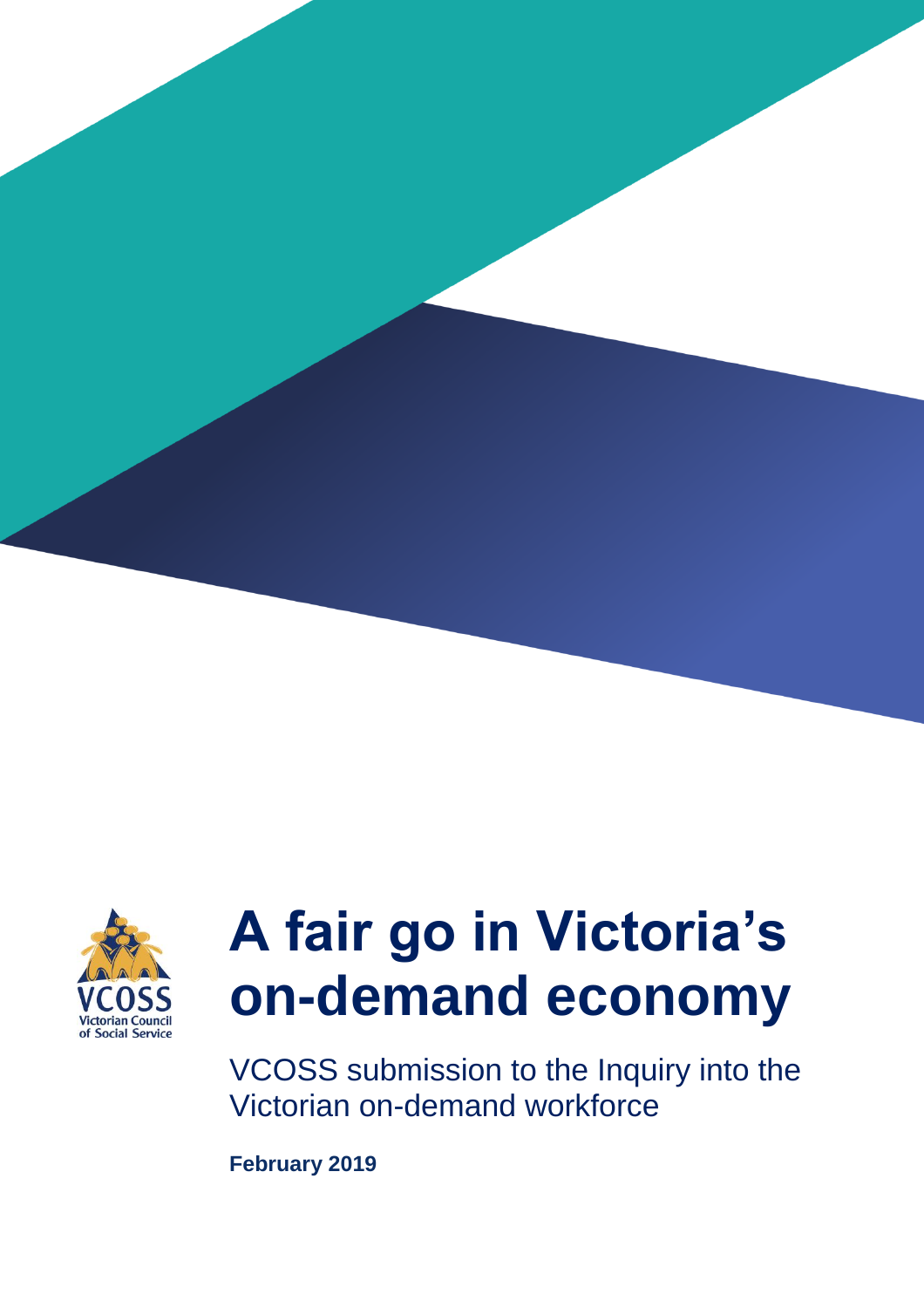**The Victorian Council of Social Service is the peak body of the social and community sector in Victoria.** 

**VCOSS members reflect the diversity of the sector and include large charities, peak organisations, small community services, advocacy groups and individuals interested in social policy.** 

**In addition to supporting the sector, VCOSS represents the interests of Victorians experiencing poverty and disadvantage, and advocates for the development of a sustainable, fair and equitable society.**

- **/vcoss**
	- **@vcoss**
	- **ChannelVCOSS**
- **A fair go in Victoria's on-demand economy vcoss.org.au**

**This submission was prepared by Charlotte Newbold and authorised by VCOSS CEO Emma King.**

**For enquiries please contact Llewellyn Reynders at Llewellyn.reynders@vcoss.org.au**

**A fully accessible version is available online at [vcoss.org.au/policy/](https://vcoss.org.au/category/policy/)**



**VCOSS acknowledges the traditional owners of country and pays respect to past, present and emerging Elders.**

**This document was prepared on the lands of the Kulin Nation.**

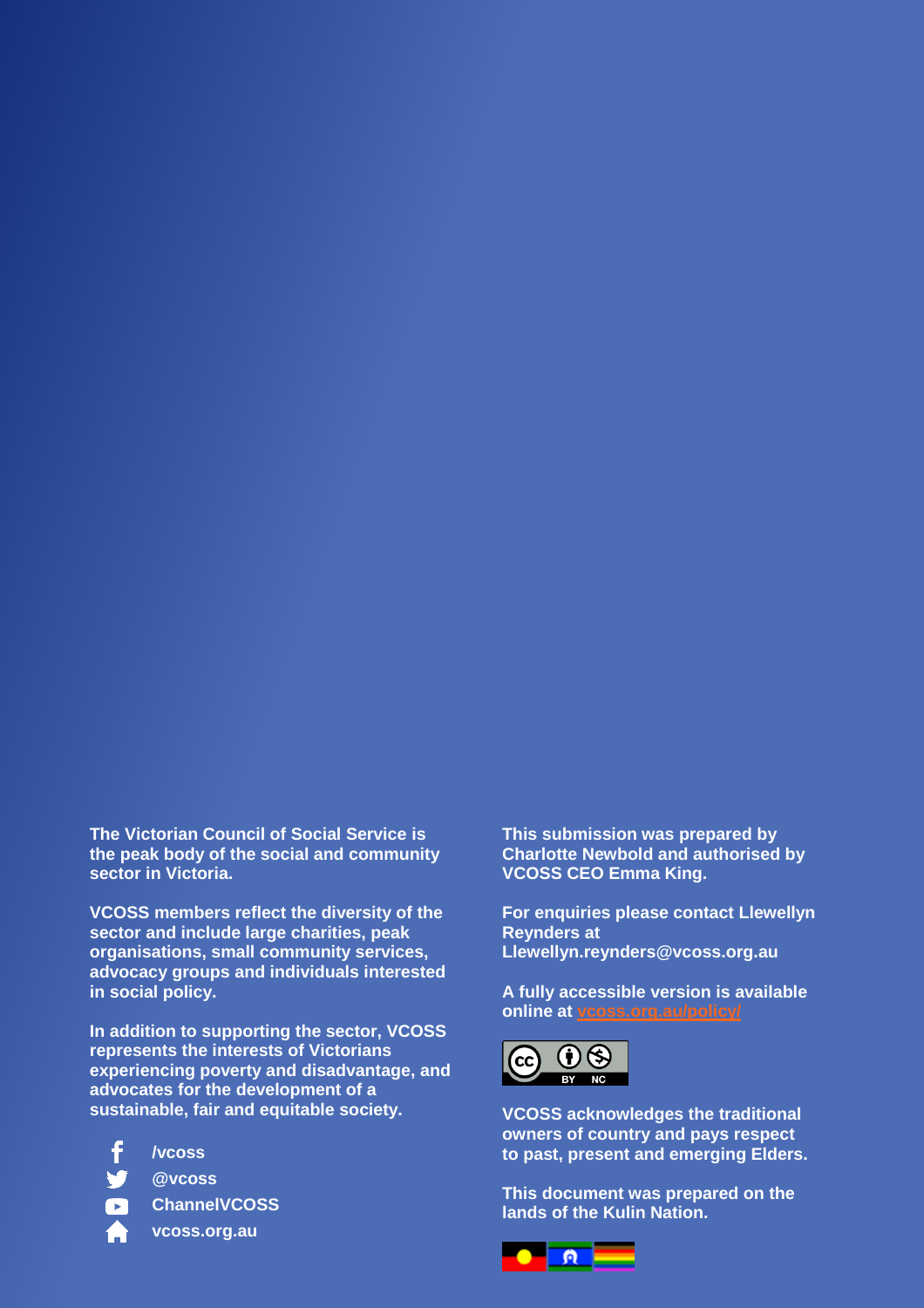## **Contents**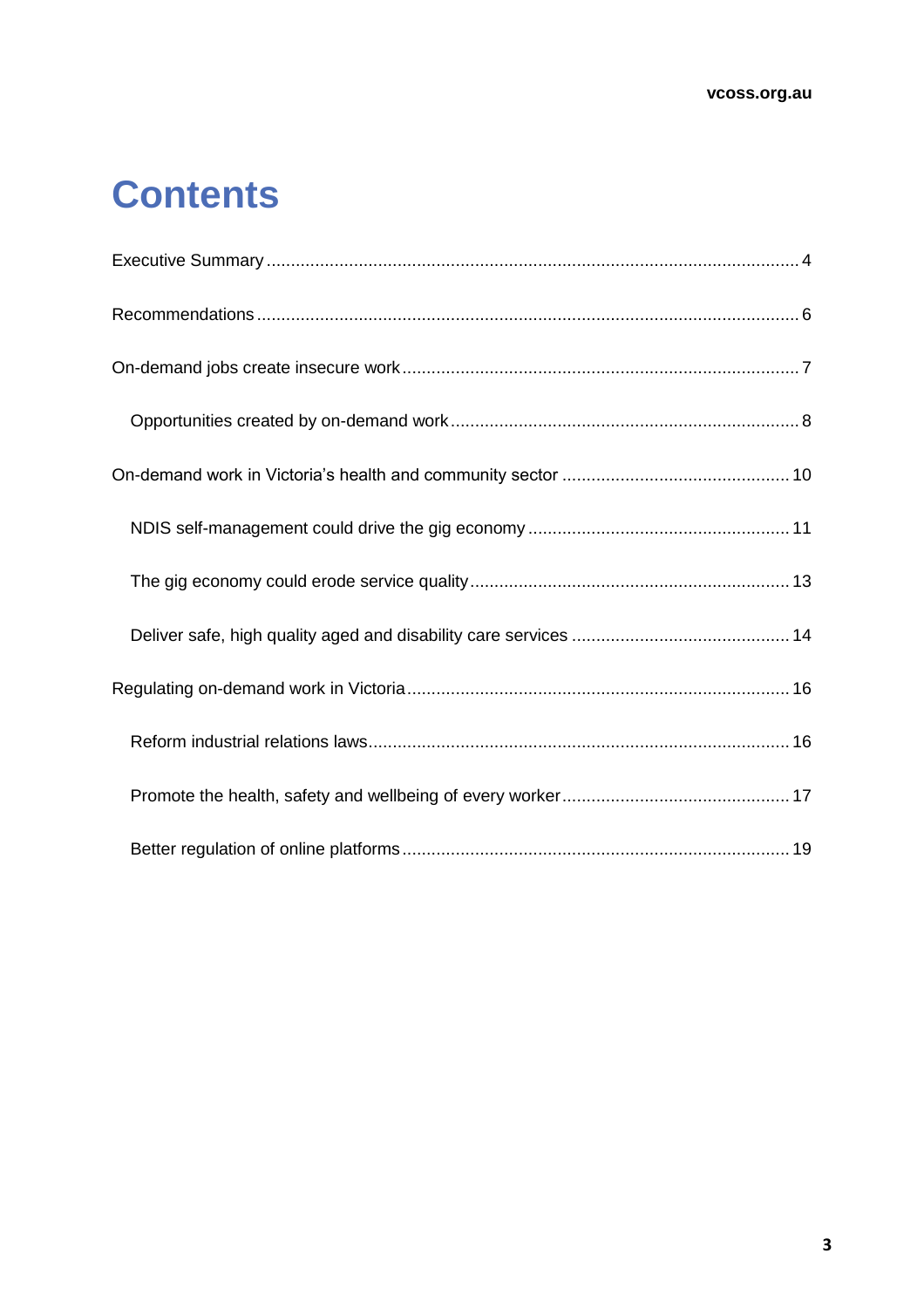## <span id="page-3-0"></span>**Executive Summary**

The Victorian Council of Social Service (VCOSS) welcomes this opportunity to submit to the Inquiry into the Victorian on-demand workforce.

VCOSS is the peak body for social and community services in Victoria. VCOSS members reflect the diverse community services industry and include large charities, peak organisations, small community services, advocacy groups and individuals interested in social policy. VCOSS supports the industry, represents the interests of Victorians facing disadvantage and vulnerability in policy debates, and advocates for a sustainable, fair and equitable society.

The emergence of the on-demand or gig economy presents a number of opportunities and challenges for workers, consumers, businesses and the Victorian economy and society more broadly. While this type of on-call, piece-based work is not new,<sup>1</sup> existing policy, regulatory and enforcement frameworks at both a state and federal level have not kept pace with its growth, leaving many workers vulnerable to exploitation and insecure employment, and consumers at risk of poor services.

VCOSS has a specific interest in the nature and effects of insecure employment on vulnerable people and their families. Gaining secure and meaningful work contributes to individual and community well-being. Stable paid employment provides people with an income and contributes to their sense of identity and wellbeing.

The nature of employment has changed over the past few decades, with many Victorians now employed insecurely and increasing polarization of employment into high skilled, high paying jobs, and low-skilled, low paying roles.<sup>2</sup> The promotion of independent contracting through the gig economy is an example of insecure work that has flourished in recent times, alongside rising casualisation, sham contracting and labour hire.<sup>3</sup>

Insecure work affects people in different ways. Some forms of insecure work, such as casual or seasonal work, may suit people at different times in their lives, while others may pursue insecure forms of work as a pathway to more permanent employment. Many vulnerable people, however, have no alternative to insecure work.<sup>4</sup> People who face multiple disadvantages are more likely to experience insecure work, underemployment and be at higher risk of unemployment. This includes vulnerable young people, Aboriginal<sup>5</sup> people, people with disability, single parents, older people, women, people with low levels of education, people from culturally and linguistically diverse communities, migrants, people

<sup>1</sup> Jim Stanford, The resurgence of gig work: Historical and theoretical perspectives, The Economic and Labour Relations Review, 2017, Vol 28(3) 382-401.

<sup>2</sup> OECD, OECD Employment Outlook 2017, OECD Publishing, 2017, p.85.

<sup>&</sup>lt;sup>3</sup> Frances Flanagan, Theorising the gig economy and home-based service work, Journal of Industry Relations, 2018, 2

<sup>4</sup> OECD, OECD Employment Outlook 2014, OECD Publishing, 2014, p.151.

<sup>5</sup> The term 'Aboriginal' is used in this submission to refer to both Aboriginal and Torres Strait Islander peoples.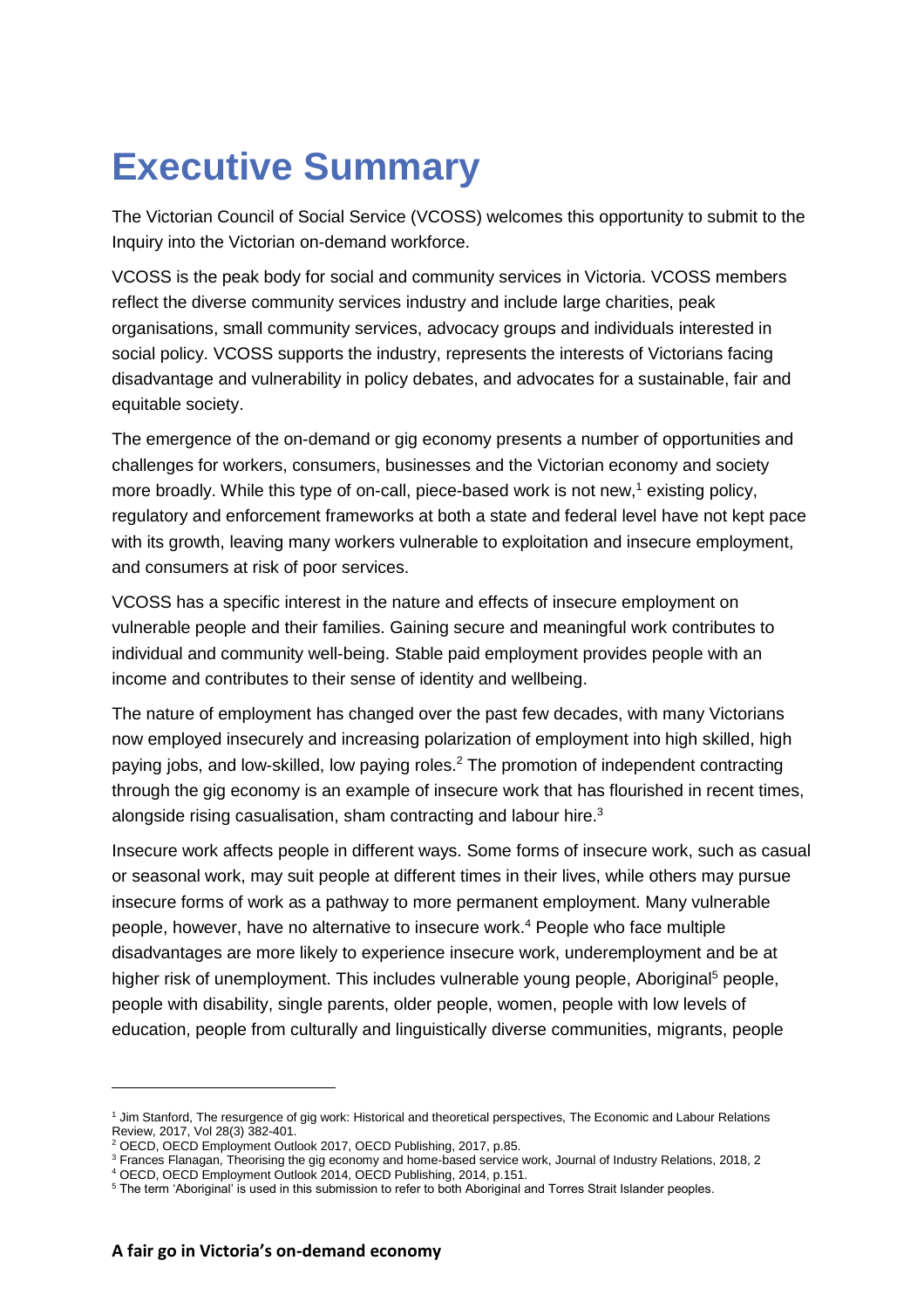living in rural, regional, outer suburban areas, or low socioeconomic communities, and those with a history of contact with the justice system.

People in insecure employment generally experience less protection from termination, limited entitlements and often receive lower pay.<sup>6</sup> Working as independent contractors or casual employees, many gig workers are not covered by the 10 minimum entitlements under the National Employment Standards, which include annual leave, maximum weekly hours, sick leave, parental leave and notice of termination and redundancy pay.<sup>7</sup>

The rise of the gig economy can also affect government revenue, including by inadequate and inconsistent collection of payroll tax from on-demand businesses, as well as injured workers falling back on the public health care system for medical treatment, or social security for income support. Concerns have also been raised with workers not paying the right amount of tax. A recent Black Economy Taskforce report recommends online platforms report data to the Australian Tax Office and other agencies. 8

Whilst much attention has focused on online platforms such as Uber, Deliveroo, Airtasker and Airbnb,<sup>9</sup> the emergence of platforms in the health, social and community services sector is a newer phenomenon. Driven in part by government funding models, it has the potential to dramatically alter the relationships and delivery of quality care, particularly in aged and disability services.<sup>10</sup> This requires a more active response from governments to mitigate the risks and avoid creating an underclass of low-paid care workers, with no minimum employment entitlements. Given that the health and community sector is the fastest growing industry, <sup>11</sup> future risks are particularly high.

The *Fair Work Act 2009* (Cth) is the most prominent lever to strengthen employment protections for all workers. However, there are statepolicy levers to effect change, including legislation governing health and safety, workers compensation insurance, and training and qualifications.

 $\overline{a}$ 

https://static.treasury.gov.au/uploads/sites/1/2019/01/Consultation-Paper-A-sharing-economy-reporting-regime-1.pdf <sup>9</sup> Jim Stanford, The resurgence of gig work: Historical and theoretical perspectives, The Economic and Labour Relations Review, 2017, Vol 28(3) 382-401; Dr Tom Barratt, Dr Caleb Goods, Dr Alex Veen, Submission to the Select Committee on the Future of Work and Workers, https://www.aph.gov.au/DocumentStore.ashx?id=3d4718a5-150d-441f-97dc-52a1f203d70c&subId=563706; Unions NSW, Innovation or Exploitation: Busting the Airtasker Myth, 2016, https://d3n8a8pro7vhmx.cloudfront.net/unionsnsw/pages/3135/attachments/original/1474529110/Unions\_NSW\_Report\_into\_Ai rtasker.pdf?1474529110

<sup>10</sup> Frances Flanagan, Theorising the gig economy and home-based service work, Journal of Industry Relations, 2018, 2; Fiona Macdonald and Sara Charlesworth, Cash for care under the NDIS: Shaping care workers' working conditions? Journal of Industrial Relations 0(0) 1-20; Unions NSW, Submission to the Select Committee on the Future of Work and Workers, https://www.aph.gov.au/DocumentStore.ashx?id=783165f0-7b6d-4fd4-8d4a-47f4b608da26&subId=563781

<sup>6</sup> OECD, OECD Employment Outlook 2014, op. cit; International Labour Organization, Digital labour platforms and the future of work: Towards decent work in the online world, Geneva 2018, p.xviii https://www.ilo.org/wcmsp5/groups/public/---dgreports/--dcomm/---publ/documents/publication/wcms\_645337.pdf

<sup>&</sup>lt;sup>7</sup> Fair Work Ombudsman, National Employment Standards, https://www.fairwork.gov.au/employee-entitlements/nationalemployment-standards

<sup>&</sup>lt;sup>8</sup> Australian Government, The Treasury, Black Economy Taskforce Final Report - October 2017,

[https://static.treasury.gov.au/uploads/sites/1/2018/05/Black-Economy-Taskforce\\_Final-Report.pdf](https://static.treasury.gov.au/uploads/sites/1/2018/05/Black-Economy-Taskforce_Final-Report.pdf)**,** p.136; Australian Government, The Treasury, Tackling the black economy: A sharing economy reporting regime – A consultation paper in response to the Black Economy Taskforce Final Report, January 2019,

<sup>11</sup> Australian Bureau of Statistics, Labour Force, Australia. Detailed, Quarterly Cat. No. 6921.0.55.003, May 2017.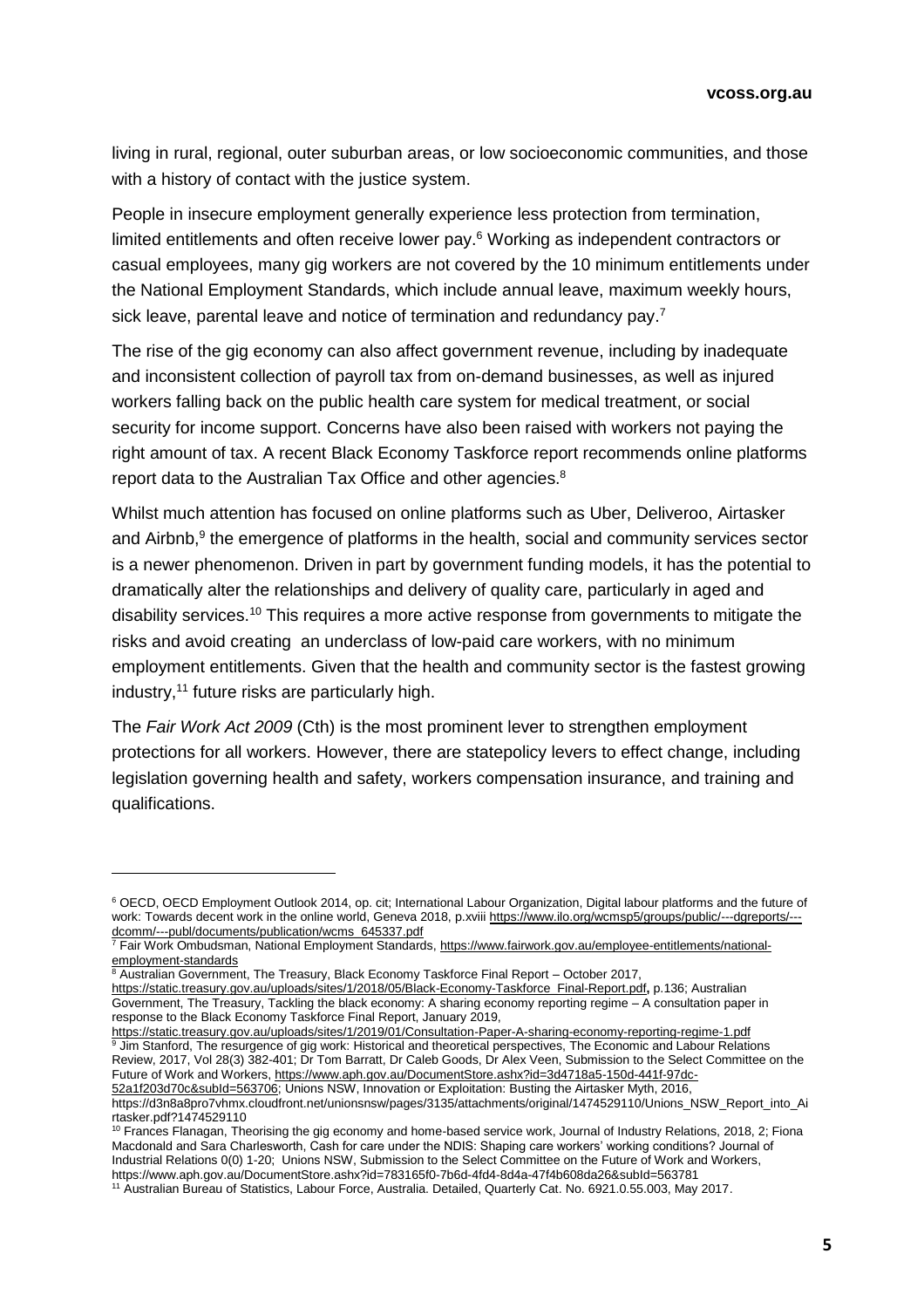## <span id="page-5-0"></span>**Recommendations**

- Ensure publicly-funded aged and disability care services are personalised, safe and high quality.
- Gradually introduce minimum qualifications for registered disability support workers and aged care workers.
- Work with the Federal Government to ensure Australia's industrial relations system provides a framework of minimum rights and protections for all workers.
- Ensure all gig workers can access Victoria's workers compensation scheme funded by the collection of premiums from online platform businesses.
- Ensure that all on-demand businesses comply with workplace health and safety laws, and that they are liable for any violations.
- Require all online platform businesses to list relevant union, commission, ombudsman and complaints authorities to report specific issues (e.g. abuse, sexual harassment) or query work conditions (e.g. underpayment of wages).
- Resource community service organisations to assist and represent vulnerable workers in the gig economy navigate complaints systems.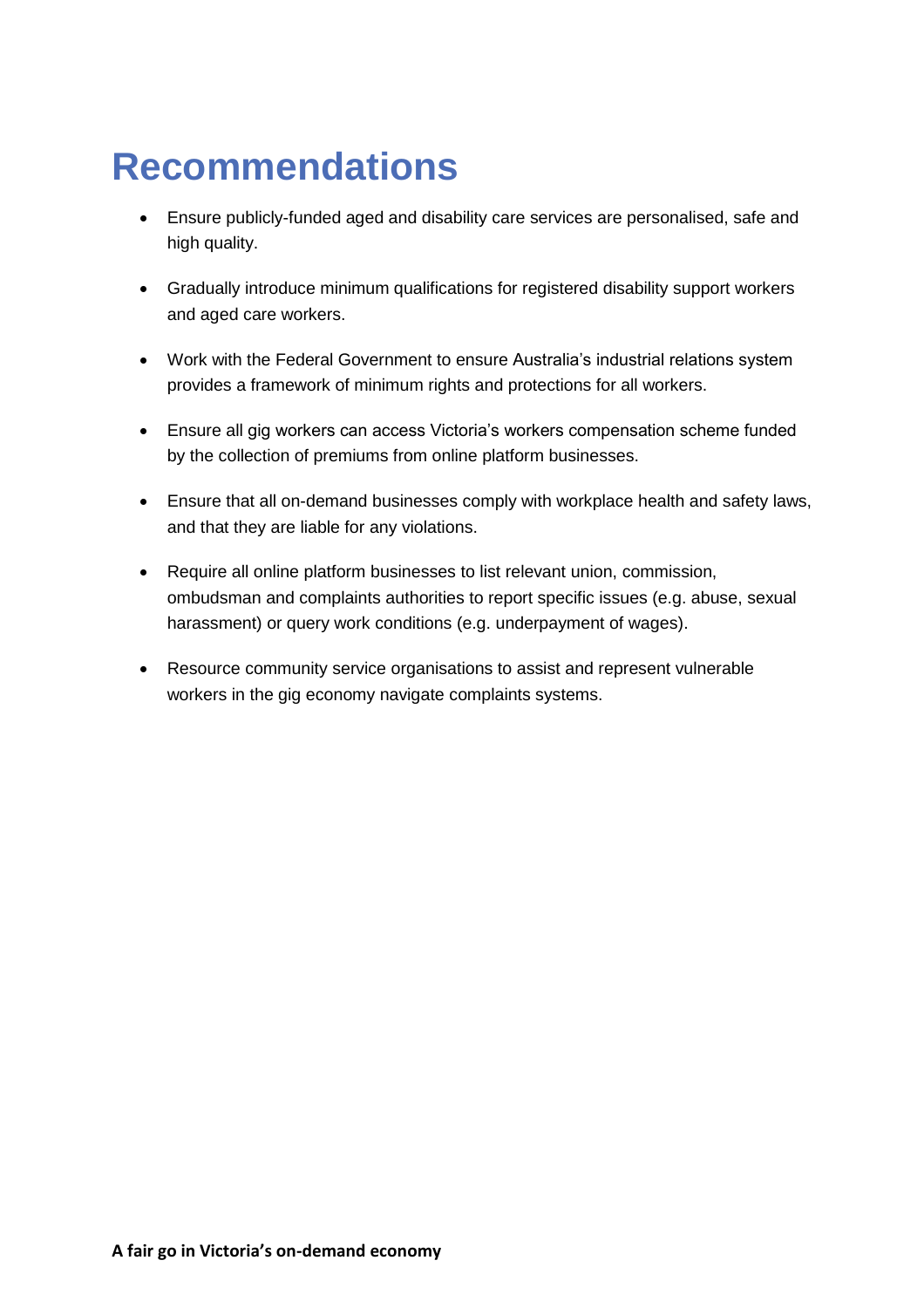## <span id="page-6-0"></span>**On-demand jobs create insecure work**

Insecure work has been defined as *poor quality work that provides workers with little economic security and little control over their working lives*. <sup>12</sup> Insecure work is characterised by:

*unpredictable and fluctuating pay; inferior rights and entitlements; limited or no access to paid leave; irregular and unpredictable working hours; a lack of security and/or uncertainty over the length of the job; and a lack of any say at work over wages, conditions and work organisation.*<sup>13</sup>

Elements of work insecurity exist in different employment arrangements. Insecure work is most commonly associated with non-permanent or non-regular work such as casual work, seasonal work, fixed term contracts, independent contracting and labour hire.<sup>14</sup> Through the use of digital platforms, the gig economy is facilitating an increase in the number of independent contractors and casual employment. Sham contracting, where employers illegally attempt to avoid an employment relationship by misrepresenting employees as independent contractors means many workers are missing out on their legal entitlements. 15

Many gig workers receive no minimum pay, no superannuation, no protection from termination, no sick or annual leave entitlements, have to supply their own tools or equipment (e.g. car), manage tax and insurance, no paid travel time, and are required to be on-call without remuneration. They are also more likely to experience irregular work schedules and fluctuating incomes, which they may need to supplement by working for multiple digital platforms or organisations.

VCOSS members have raised concerns around termination of employment in the gig economy, and the absence of protections available to independent contractors if they are banned from using platforms, impacting people's livelihoods and having little recourse to challenge decisions.

VCOSS members have also reported their concerns regarding the exploitation of international students working in the food delivery sector. Students have reported that they cannot earn enough money to live due to visa restrictions (which caps hours to 20 per week during a semester). In the gig economy, these restrictions are felt more deeply given they

<sup>12</sup> Lives on Hold, *Unlocking the potential of Australia's workforce: Independent inquiry into Insecure work*, commissioned by the Australian Council of Trade Unions, 2012, p.14

 $13$  lbid.

 $14$  Ibid.

<sup>15</sup> Australian Government, Fair Work Ombudsman, Independent contractors and employees, https://www.fairwork.gov.au/howwe-will-help/templates-and-guides/fact-sheets/rights-and-obligations/independent-contractors-and-employees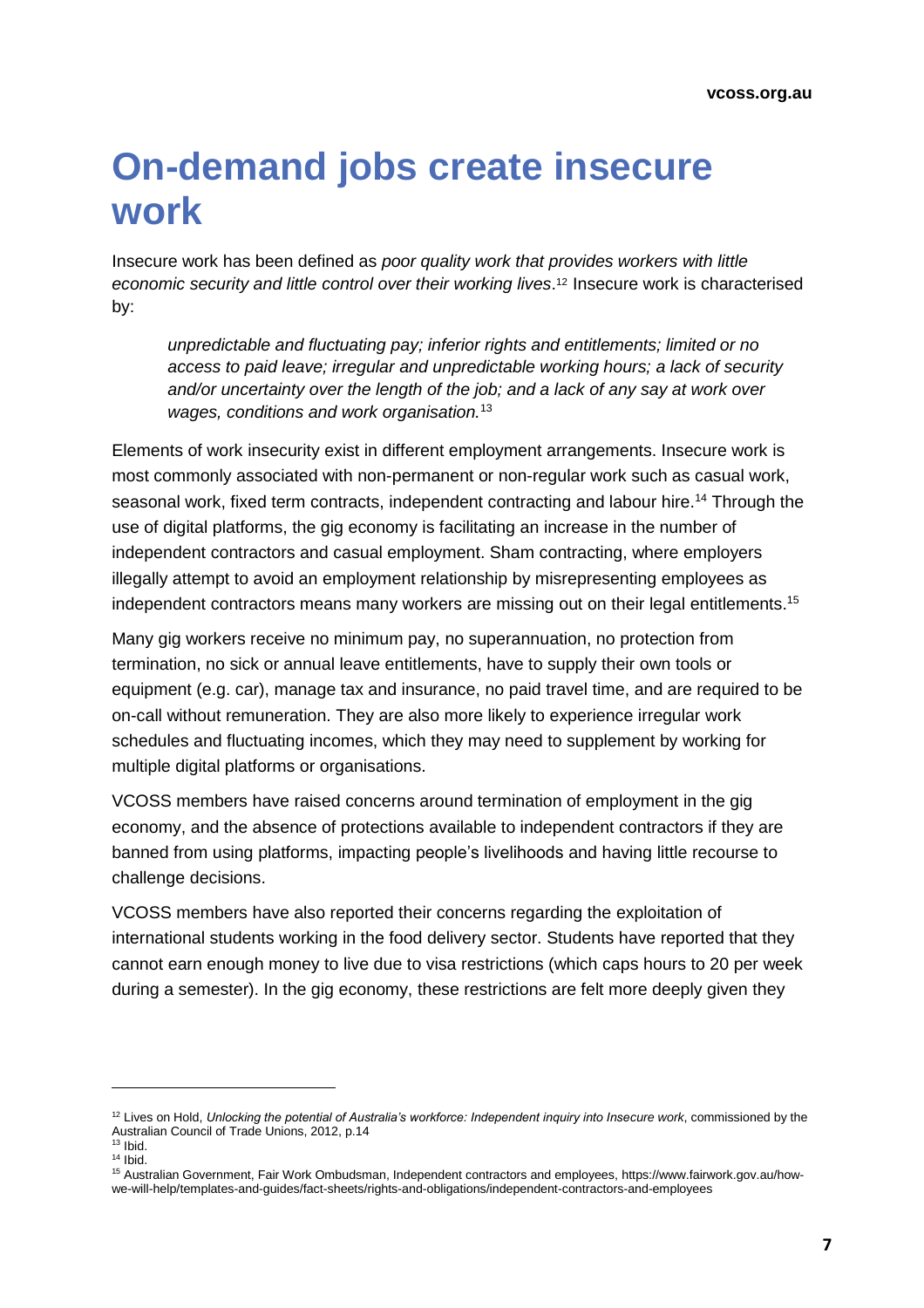are paid per delivery and receive no payment for being online or waiting, while this still counts towards their 20 hours.

In the gig economy, workers bear more of the financial and business risk, experiencing inferior conditions and volatile incomes to permanent employees. As a result, insecure work can increase vulnerability and drive inequality by contributing to financial stress, housing instability, poor health and wellbeing, reduced chances of career progression and professional development, and greater risk of unemployment.

#### *Mark's Uber experience<sup>16</sup>*

Mark started working with Uber Melbourne after a period of financial debts due to closure of his restaurant business and marriage breakdown. Mark did not own a car so Uber advised they could help him organise a car loan with good conditions and linked him to a credit company to obtain finance. He was advised that he would receive an income of around \$1050 per week, of which he would need to pay the lender \$250 per week.

After receiving the car, Mark discovered he had to complete induction and accreditation before earning money and starting work. This took three weeks after starting with Uber, even though he was already paying for the car. It caused increased stress as he realised he would need to work a significant amount of hours each week to earn any income after paying the loan.

Mark was subsequently admitted into St Vincent Hospital due to high stress levels, however the lender continued to demand payments despite knowing that Mark was in hospital receiving cardiac rehabilitation and treatment for anxiety and depression. The car was then repossessed while Mark was in the hospital and the creditor continues to demand payment for outstanding interest.

### <span id="page-7-0"></span>**Opportunities created by on-demand work**

Given the low barriers to entry to obtain work in the gig economy, VCOSS members report the on-demand economy has created some extra opportunities for some people to find work. For example, the gig economy has provided some older workers with an opportunity to supplement their income and earn a little extra on the side, or university students looking to balance study commitments with earning additional income.

<sup>&</sup>lt;sup>16</sup> Case study supplied by Uniting Victoria and Tasmania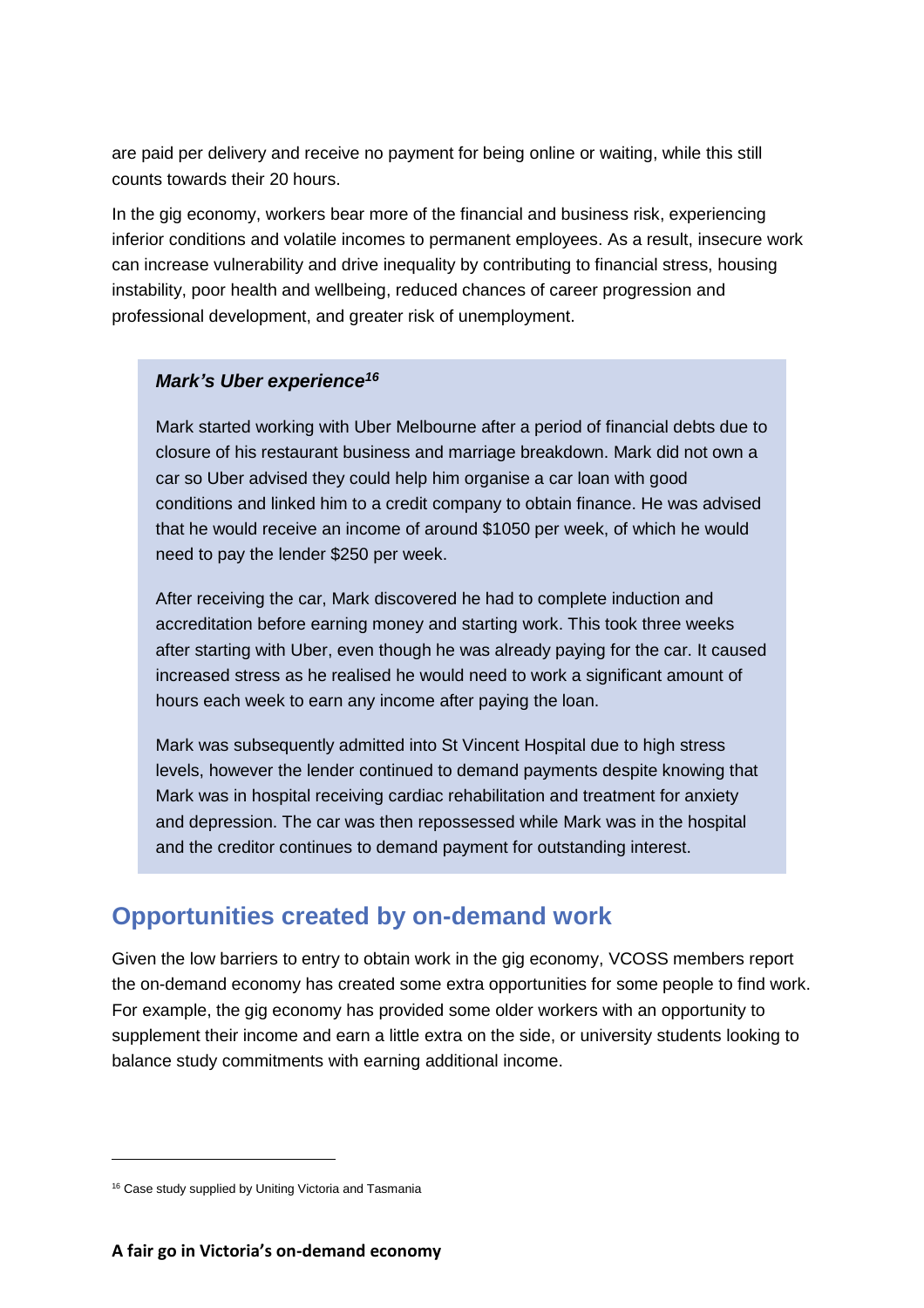It has also allowed people that may otherwise face barriers to obtaining work or require additional flexibility an opportunity to earn an income. This includes people with an inconsistent work history, mental or physical health issues, caring responsibilities, or newly arrived migrants.

While the gig economy has created some opportunities to obtain work, there remain significant concerns for job security and access to minimum employment entitlements. In many cases, people undertake gig work because they have few opportunities for secure, paid work. This may be due to inadequate education, the need for flexibility to manage caring responsibilities, having to supplement other low paid work or because they receive inadequate unemployment benefits.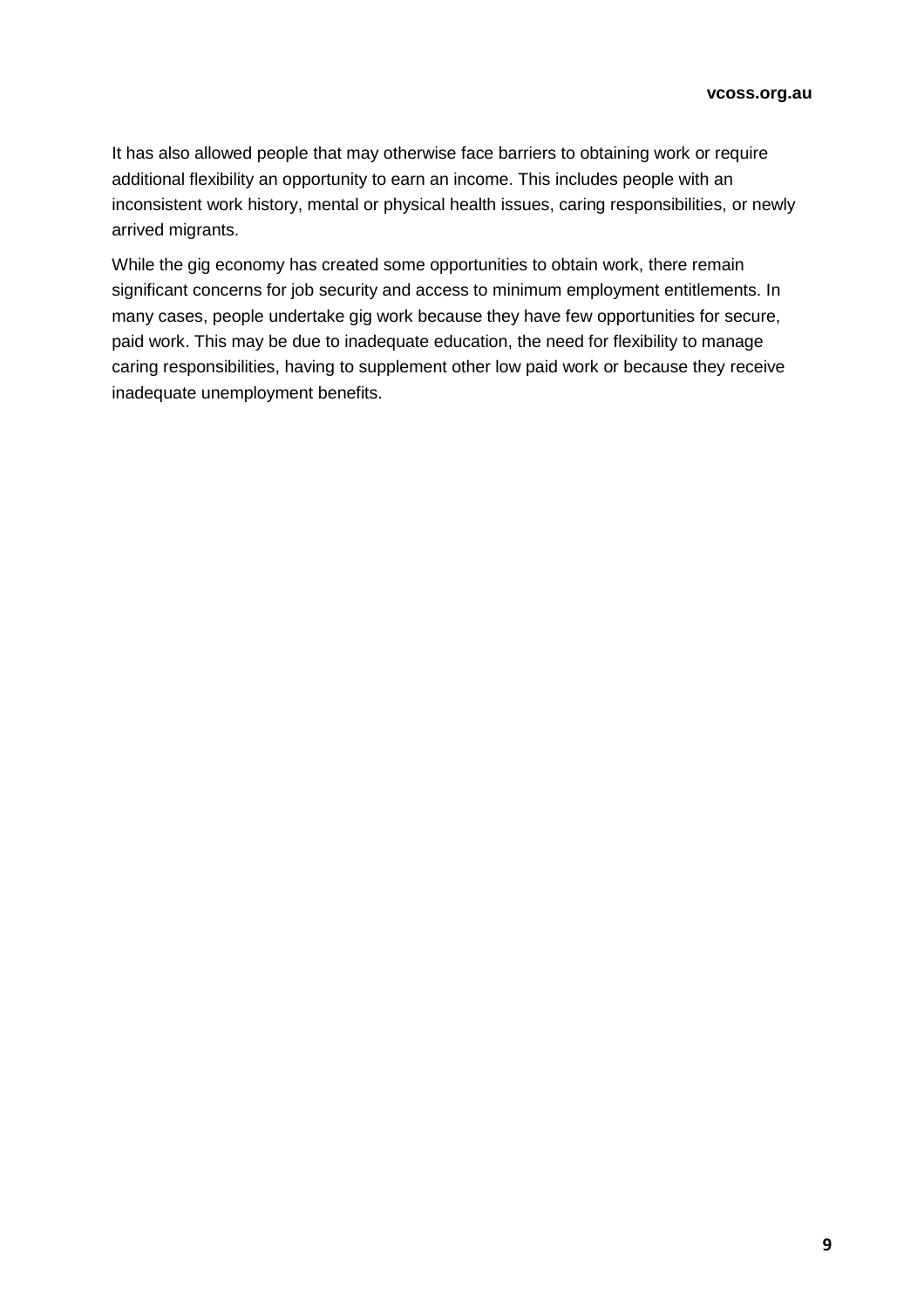## <span id="page-9-0"></span>**On-demand work in Victoria's health and community sector**

The social assistance and health industry is already Victoria's biggest employer, projected to grow faster than any other and generate one in four new Victorian jobs over the next five years.<sup>17</sup> In this time, Australia will need nearly 70,000 extra aged and disability carers alone.<sup>18</sup> This is driven in part by population growth,<sup>19</sup> an ageing population<sup>20</sup> and greater support for in-home care, $21$  the National Disability Insurance Scheme (NDIS) $22$  and recent family violence reforms.<sup>23</sup>

New digital platforms, such as Hireup,<sup>24</sup> Mable (formerly Better caring),<sup>25</sup> Find a carer,<sup>26</sup> careseekers<sup>27</sup> and Newly,<sup>28</sup> are seeking to capitalize on the expansion of the disability and aged care sectors, driven by increased public funding from the NDIS, and moves towards Consumer Directed Care funding in aged care. <sup>29</sup> Online sites such as Gumtree and Facebook are also being used to connect workers directly with clients or to directly recruit new workers by agencies.

<sup>&</sup>lt;sup>17</sup> Australian Government Department of Jobs and Small Business, *Employment Projections: Regional Projections – five years* [to May 2023.](http://lmip.gov.au/PortalFile.axd?FieldID=2787738&.xlsx)

<sup>&</sup>lt;sup>18</sup> Australian Government Department of Jobs and Small Business[, Employment Projections: Occupation Projections –](http://lmip.gov.au/default.aspx?LMIP/GainInsights/EmploymentProjections) five year [to May 2023.](http://lmip.gov.au/default.aspx?LMIP/GainInsights/EmploymentProjections)

<sup>19</sup> Australian Bureau of Statistics, Australian Demographic Statistics, Cat. No 3101.0, June 2017

<http://www.abs.gov.au/ausstats/abs@.nsf/0/1CD2B1952AFC5E7ACA257298000F2E76?OpenDocument>**.** 

 $^{20}$  Australian Bureau of Statistics, Australian Demographic Statistics, Cat. No 3101.0, June 2017

<http://www.abs.gov.au/ausstats/abs@.nsf/0/1CD2B1952AFC5E7ACA257298000F2E76?OpenDocument>**.** 

**<sup>21</sup>** Australian Government, Aged Care Financing Authority, Fifth report on the Funding and Financing of the Aged Care Sector, July 2017[, https://agedcare.health.gov.au/sites/default/files/documents/08\\_2017/design\\_version\\_2017\\_acfa\\_annual\\_report.pdf](https://agedcare.health.gov.au/sites/default/files/documents/08_2017/design_version_2017_acfa_annual_report.pdf) <sup>22</sup> Productivity Commission, PC news, August 2017, <u>https://www.pc.gov.au/news-media/pc-news/pc-news-august-2017/ndis-</u> [costs](https://www.pc.gov.au/news-media/pc-news/pc-news-august-2017/ndis-costs)**.**

<sup>&</sup>lt;sup>23</sup> Victorian State Budget, 2017-2018, <u>https://www.budget.vic.gov.au/priority/family-violence</u>.

<sup>&</sup>lt;sup>24</sup> Hireup,<https://hireup.com.au/> - note: Australia's first online disability support network, disability support workers are employed as casuals, with the platform covering superannuation, tax contributions and penalty rates. Aligns with level 3.2 of the Social Community Home Care and Disability Services (SCHADS) industry award. NDIA provider.

<sup>&</sup>lt;sup>25</sup> Mable (formerly Better Caring),<https://mable.com.au/> - note: Online platform connecting disability and aged care workers with users. Do not employ the workers on the platform. Care workers can set their own hourly rates, which are displayed on their profile. Charges clients an additional 5% as a service fee and deducts a 10% care worker service fee on the payment received. Provides insurance.

<sup>26</sup> Find a carer,<https://www.findacarer.com.au/> **-** note: Find a Carer is an online marketplace for self-employed carers to promote their services and connect with clients who require in home or community care. Covers Public Liability, Professional Indemnity, and Personal Accident insurances. All Independent Carers are encouraged to consult an insurance broker to see what other insurance covers are relevant to your business as you may be required to take out your own Workers Compensation cover.

 $^{27}$  Careseekers, https://www.careseekers.com.au/ - note: Careseekers is a digital platform that connects individuals, families and organisations to care and support workers. Working as an independent contractor, workers set their own hourly rates and choose the work that suits your schedule. Most care workers charge between \$25-\$35 per hour on weekdays and have higher rates for weekends and public holidays. You cannot enter an amount less than \$22 per hour on the platform. Covered by a public liability insurance policy placed by CGU. Suggests that workers may want to take out your own personal accident insurance (in case you get injured while working). Careseekers have partnered with Roobyx, who offer affordable personal accident insurance, based only on what you earn. Careseekers charges a 6% fee on top of your worker's hourly rate.

<sup>28</sup> Newly,<https://newly.com.au/>**.** Newly is Australia's first online marketplace connecting carers with providers. Charges subscription fee for providers to access database, fees apply to three different packages: a candidate's profile (\$300); candidate profile and telephone screen (\$500) and candidate that is ready and compliant to integrate into recruitment process (\$800).

<sup>&</sup>lt;sup>29</sup> Australian Government, Myagedcare, Consumer Directed Care[, https://www.myagedcare.gov.au/help-home/home-care](https://www.myagedcare.gov.au/help-home/home-care-packages/consumer-directed-care-cdc)[packages/consumer-directed-care-cdc](https://www.myagedcare.gov.au/help-home/home-care-packages/consumer-directed-care-cdc)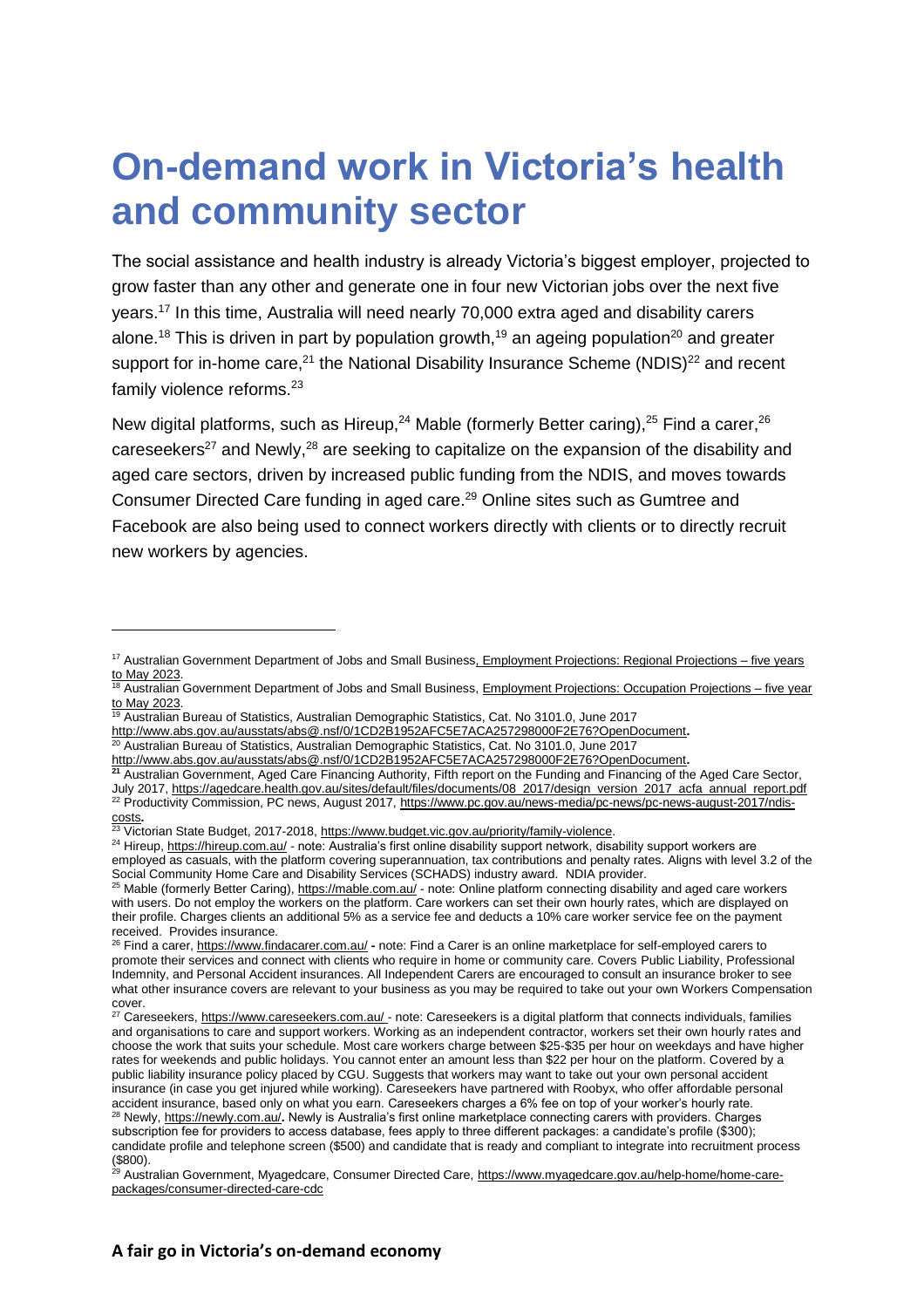Research<sup>30</sup> and feedback from VCOSS members suggests that the gig economy and ondemand work<sup>31</sup> currently represents only a small portion of the health and community services sector. But there is potential for rapid expansion driven by increasing funding, an ageing population, and current low pricing models. VCOSS believes this can negatively affect the quality and safety of care services, and may require extra regulation and oversight.

As Macdonald et all states:

*The fact that the government is effectively the top of the supply chain body in publicly funded social care systems such as the NDIS highlights the need for embedding accountability for labour standards in public policy more generally.*<sup>32</sup>

#### <span id="page-10-0"></span>**NDIS self-management could drive the gig economy**

The NDIS is estimated to create one in five jobs over the coming years.<sup>33</sup> New business models, including online platforms, are emerging in response to service funding changes, especially and self-managed care packages. 34

The NDIS provides three models for participants to self-manage their supports including:

- **traditional service provider arrangements** where a service provider is responsible for recruiting, training and managing support workers, as well as payroll, workers compensation insurance, superannuation and working with children and police checks<sup>35</sup>
- **direct employment arrangements** where participants can directly employ staff, taking on requisite employer responsibilities
- **self-employed contractors,** anecdotally described as the 'uber' model, allowing people to use online brokerage platforms to recruit workers, usually as independent contractors, although some offer casual employment. 36

VCOSS members report that casualisation of the disability sector workforce is increasing – with workers having to work for multiple service providers or disability employers to earn a decent living. Recent research finds 9 of 10 disability support workers were multiple job

<sup>30</sup> Frances Flanagan, Theorising the gig economy and home-based service work, Journal of Industry Relations, 2018; Christina David and Raelene West, NDIS Self-Management Approaches: Opportunities for choice and control or an Uber-style wild west? Aust J Soc Issues. 2017; 52:331-346. Doi: 10.1002/ajs4.23

<sup>&</sup>lt;sup>31</sup> Ian Campbell, Fiona Macdonald and Sara Charlesworth, On-demand work in Australia, forthcoming in Michelle O'Sullivan et al. (eds.) Zero-Hours and On-Call Work in Anglo-Saxon Countries, Berlin, Springer Press.

 $32$  Fiona Macdonald, Eleanor Bentham and Jenny Malone, Wage theft, underpayment and unpaid work in marketised social care, The Economic and Labour Relations Review 2018, Vol. 29(1) 80-96, p.94.

<sup>&</sup>lt;sup>33</sup> Australian Government, Productivity Commission, National Disability Insurance Scheme (NDIS) Costs, October 2017, https://www.pc.gov.au/inquiries/completed/ndis-costs/report/ndis-costs-overview.pdf p.2

<sup>34</sup> Christina David and Raelene West, NDIS Self-Management Approaches: Opportunities for choice and control or an Uberstyle wild west? Aust J Soc Issues. 2017; 52:331-346. Doi: 10.1002/ajs4.23

<sup>35</sup> Ibid. NDIS, NDIS Guide to self management, https://www.ndis.gov.au/media/1004/download

<sup>36</sup> Christina David and Raelene West, NDIS Self-Management Approaches: Opportunities for choice and control or an Uberstyle wild west? Aust J Soc Issues. 2017; 52:331-346. Doi: 10.1002/ajs4.23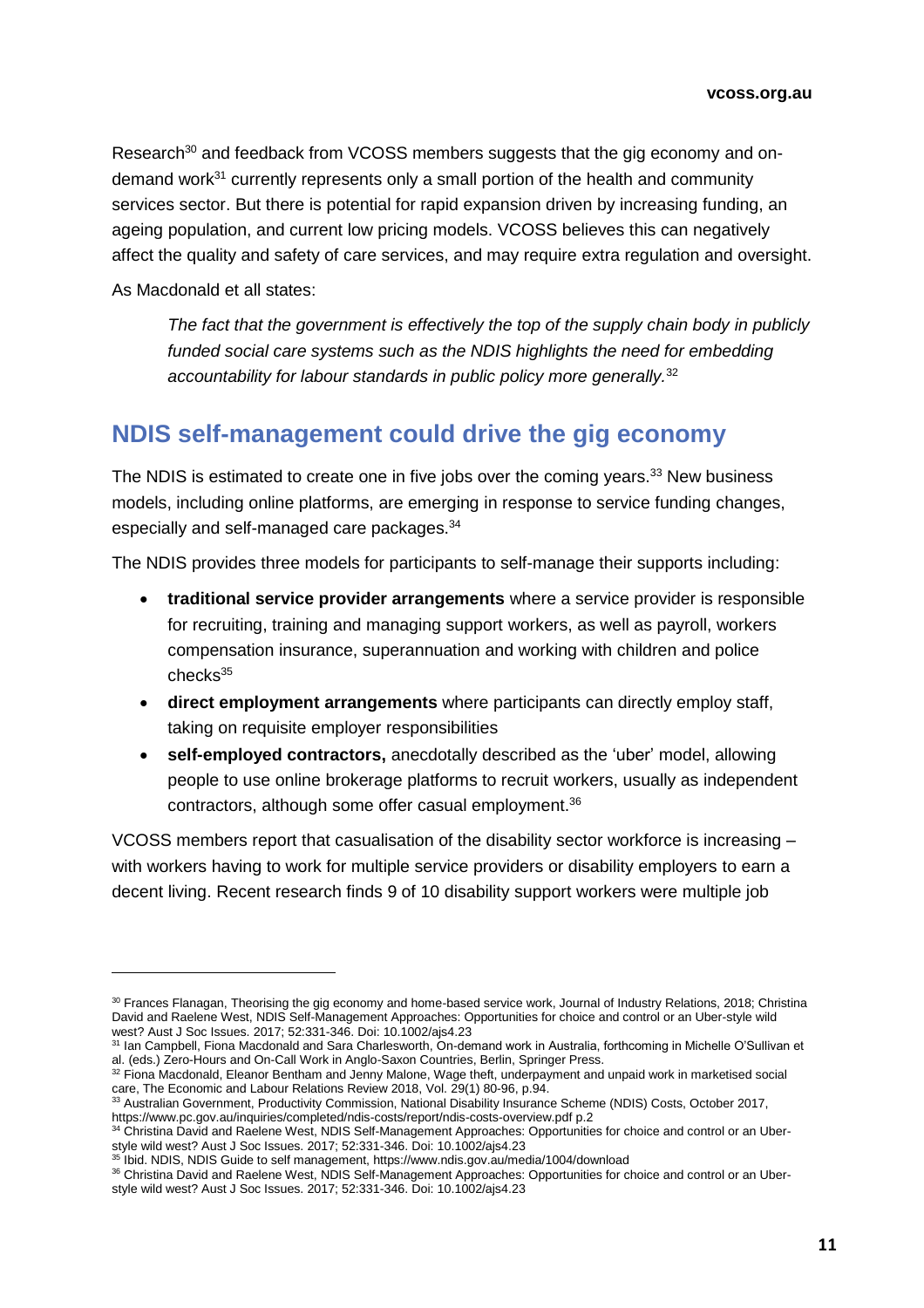holders – with some working two or three different roles.<sup>37</sup> The main reason nominated by disability support workers that their main job did not provide sufficient income.<sup>38</sup> National Disability Service's workforce analysis also supports rising casualisation, with the permanent disability workforce growing by 3.8% in 2017-18, while the casual growth rate was 26.8%.<sup>39</sup>

The NDIS' funding model and pricing structure is driving increased casualisation and greater job insecurity in the sector, especially because disability support work has been underpriced in the scheme.<sup>40</sup>

*'[the NDIS'] Reasonable Cost Model [does] not enable minimum Award conditions to be met, and [prevents] employers who offer above-Award conditions from meeting their legal obligations. Prices do not account for what is required to deliver high quality services, and arrangements are not fully enabling disability support workers to deliver services which are personalized, coordinated, responsive or safe.'*<sup>41</sup>

Further, recent analysis of around 1,500 disability workers has found that:

- Few workers perceive the NDIS to be having a positive impact on participants or their families
- Lower proportions of very experienced employees were working under the NDIS, while proportions of staff new to the industry were higher
- A higher proportion of employees are working for more than one disability service provider
- Those working under the NDIS were no more likely to be satisfied with their pay
- High proportions of staff reported challenges to working under the NDIS:
	- $\circ$  55.9% reported that they did not have enough time to do their work under the NDIS
	- o 72.2% were worried about the future of their job
	- $\circ$  52.6% disagreed that the NDIS has been a positive change for them as a worker. 42

These employment arrangements have the potential to be detrimental to workers conditions, rights and professional career development.<sup>43</sup> Similarly Cortis reports that:

*Respondents also made a range of comments about how the NDIS was impacting on their working lives. Many linked risks to quality and safety to the use of casual and* 

<sup>&</sup>lt;sup>37</sup> Fiona Macdonald, Eleanor Bentham and Jenny Malone, Wage theft, underpayment and unpaid work in marketised social care, The Economic and Labour Relations Review 2018, Vol. 29(1) 80-96, p.87

 $38$  Ibid.

<sup>&</sup>lt;sup>39</sup> National Disability Services, Australian Disability Workforce Report, 3<sup>rd</sup> edition – July 2018, p.7

<sup>40</sup> Natasha Cortis, Fiona Macdonald, Bob Davidson & Eleanor Bentham, Reasonable, necessary and valued:

Pricing disability services for quality support and decent jobs, June 2017, Social Policy Research Centre, UNSW Sydney, p.1.  $41$  Ibid, p.1

<sup>42</sup> Natasha Cortis, Social Policy Research Centre, Working under the NDIS: Insights from a survey of employees in disability services, 2017, 5-6

<sup>43</sup> Fiona MacDonald and Sara Charlesworth, Cash for care under the NDIS: shaping care workers' working conditions', Journal of Industrial Relations, March 2016, 1-20.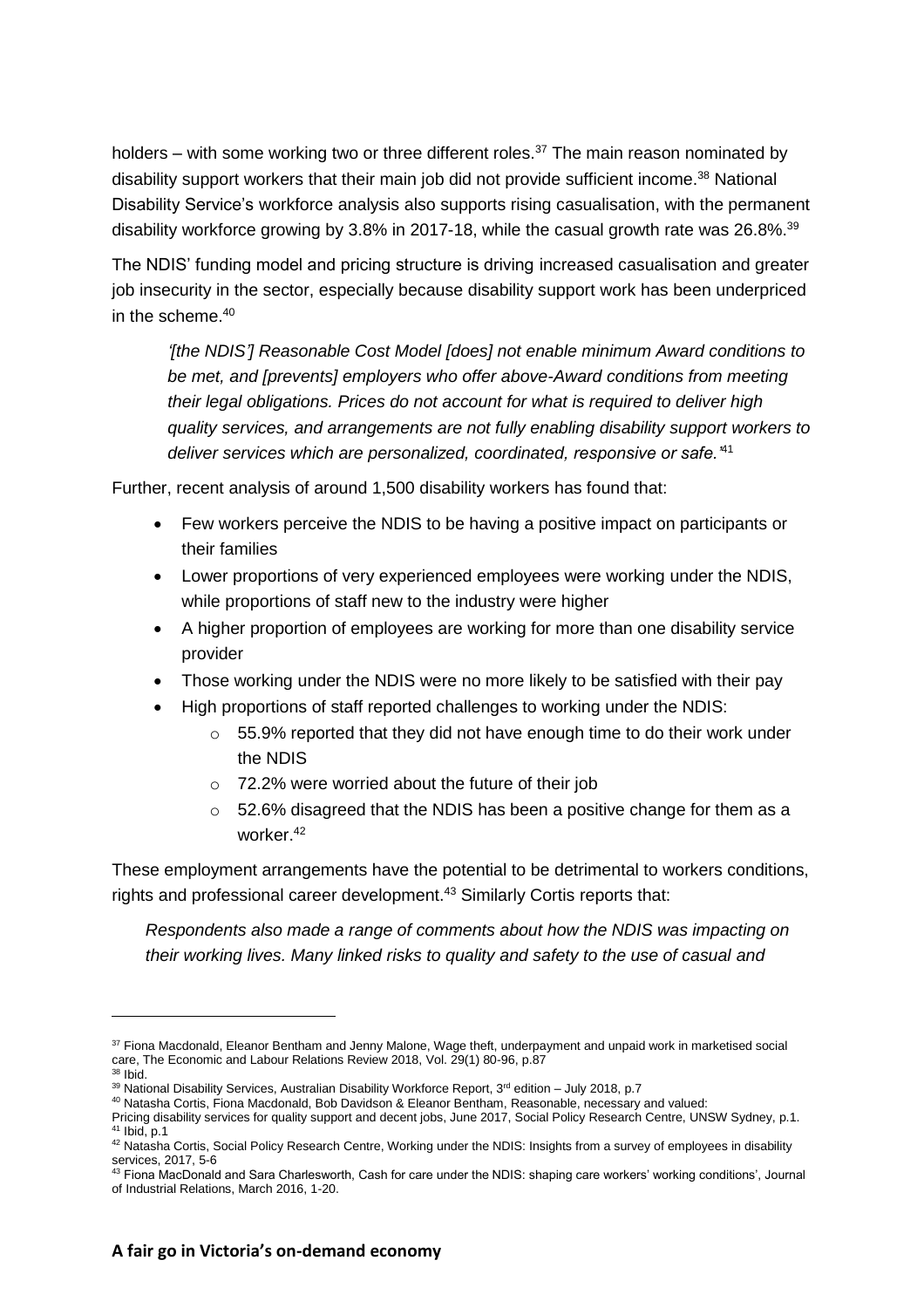*agency staff, and untrained staff entering the sector. Others expressed concerns about pay and conditions, including coverage of costs of private vehicle use, loss of penalty rates, subcontracting, short shifts, payment for travel time, and roster changes which could result in fewer hours. Respondents also noted that the NDIS was placing pressure on their employment classifications and pay rates, and some raised concerns their work was misclassified. Related, workers' comments attest to their high levels of stress, with many reporting unsustainable workloads and time pressure (including unpaid work) and poor job security, corroborating the other survey findings.* 44

#### <span id="page-12-0"></span>**The gig economy could erode service quality**

Low levels of regulation in the gig economy is creating potential safety risks for consumers and support workers. Care services operate in private spaces, working directly in people's homes and assisting with daily living tasks. <sup>45</sup> Support workers also perform personal and intimate work, including assisting people with showering and bathing, grooming and dressing, and bowel care support.<sup>46</sup> Significant manual handling is often required, including lifting, pushing, pulling or moving clients or objects, alongside repetitive tasks such as cleaning.<sup>47</sup> Many tasks involve manual handling, potentially placing workers at risk of injury.<sup>48</sup>

Without an employee-employer relationship, no opportunity currently exists for 'gig' care workers to debrief about a client, receive support from a supervisor or colleague, undergo additional training or professional development, or make a complaint about health or safety concerns.

Correct manual handling techniques are essential for care workers, but there are no minimum qualifications to work in the aged and disability care sectors. Many disability service employers require staff to hold a minimum of a certificate III in personal support. However, reduced barriers to entry in the gig economy means that unqualified and unsupported workers are able to work in the sector, compromising quality of care.

As Macdonald and Charlesworth note:

<sup>44</sup> Natasha Cortis, Social Policy Research Centre, Working under the NDIS: Insights from a survey of employees in disability services, 2017, 5-6

<sup>&</sup>lt;sup>45</sup> Christina David and Raelene West, NDIS Self-Management Approaches: Opportunities for choice and control or an Uberstyle wild west? Aust J Soc Issues. 2017; 52:331-346. Doi: 10.1002/ajs4.23

<sup>&</sup>lt;sup>46</sup> Independence Australia, Disability Support Workers - What to expect,

https://www.independenceaustralia.com/careers/disability-support-workers/what-to-expect

<sup>&</sup>lt;sup>47</sup> Independent Australia, Care Now Carers' Guide – caring for individuals with disabilities,

https://www.independenceaustralia.com/uploads/dept/community%20services/docs/CareNowCarersGuide.pdf <sup>48</sup> Ibid.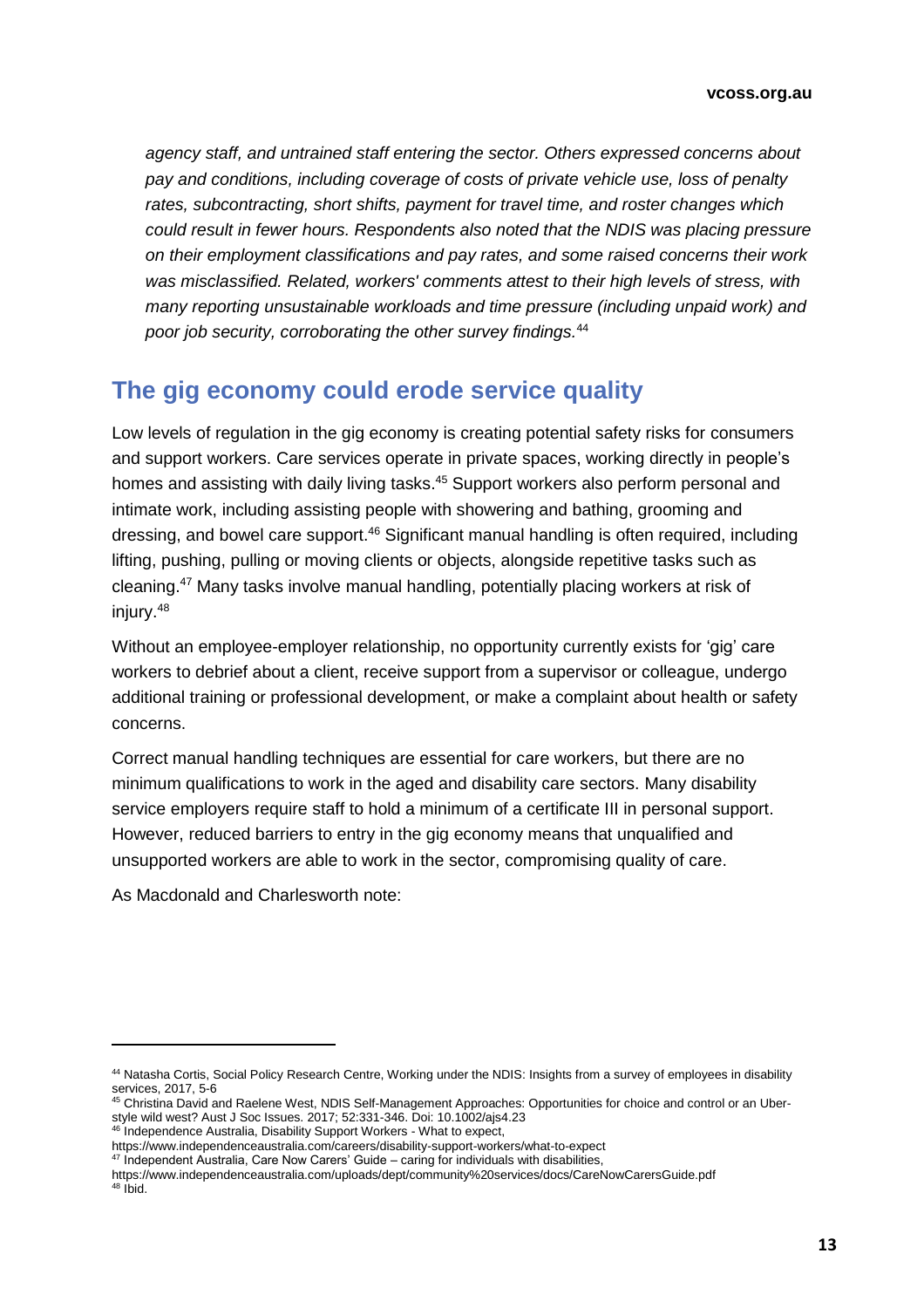*Quality of care and of care work become issues where consumers have a high*  degree of choice of worker and there is a lack of external control and monitoring of *care labour and outcomes.*<sup>49</sup>

Platform providers have an uncertain role or responsibility to ensure people receive quality services. No clear mechanism exists to remedy a poor quality service in these circumstances. In traditional employment models accountability for quality service rests with the employer, who can undertake extra training or performance management in response to a complaint. Online digital platforms operating independent contracting arrangements often do not take responsibility for managing quality, and may instead just ban the worker from the platform.

Concerns around quality of care have also been raised by community organisations, with Carers NSW noting in a recent Senate submission that:

*Many carers are also concerned about the high turnover and limited skill set of paid care workers, which can leave carers feeling frustrated, needing to describe the care needs of the person they care for as each new care worker arrives, reducing their ability to take a break from their caring role.*<sup>50</sup>

Delivering high-quality personalised care depends on workers forming ongoing, trusted relationships with people. This requires good workforce supervision and support, as well as access to professional development and ongoing training. The goals of the NDIS and aged care reform will be undermined if regulatory and pricing decisions fail to create an environment in which high quality care can be delivered.

### <span id="page-13-0"></span>**Deliver safe, high quality aged and disability care services**

#### **Recommendations**

 $\overline{a}$ 

- Ensure publicly-funded aged and disability care services are personalized, safe and high quality.
- Gradually introduce minimum qualifications for registered disability support workers and aged care workers.

People with disability and older people have the right to be safe and receive high quality services. Currently there are no minimum qualifications or ongoing professional development requirements to work in the aged and disability care sectors. This is despite the

<sup>49</sup> Fiona MacDonald and Sara Charlesworth, Cash for care under the NDIS: shaping care workers' working conditions', Journal of Industrial Relations, March 2016, 1-20, p.4

 $50$  Carers NSW, Submission to the Select Committee on the Future of Work and Workers,

https://www.aph.gov.au/DocumentStore.ashx?id=630cff9e-84b9-48b1-83b0-894174d08f96&subId=563959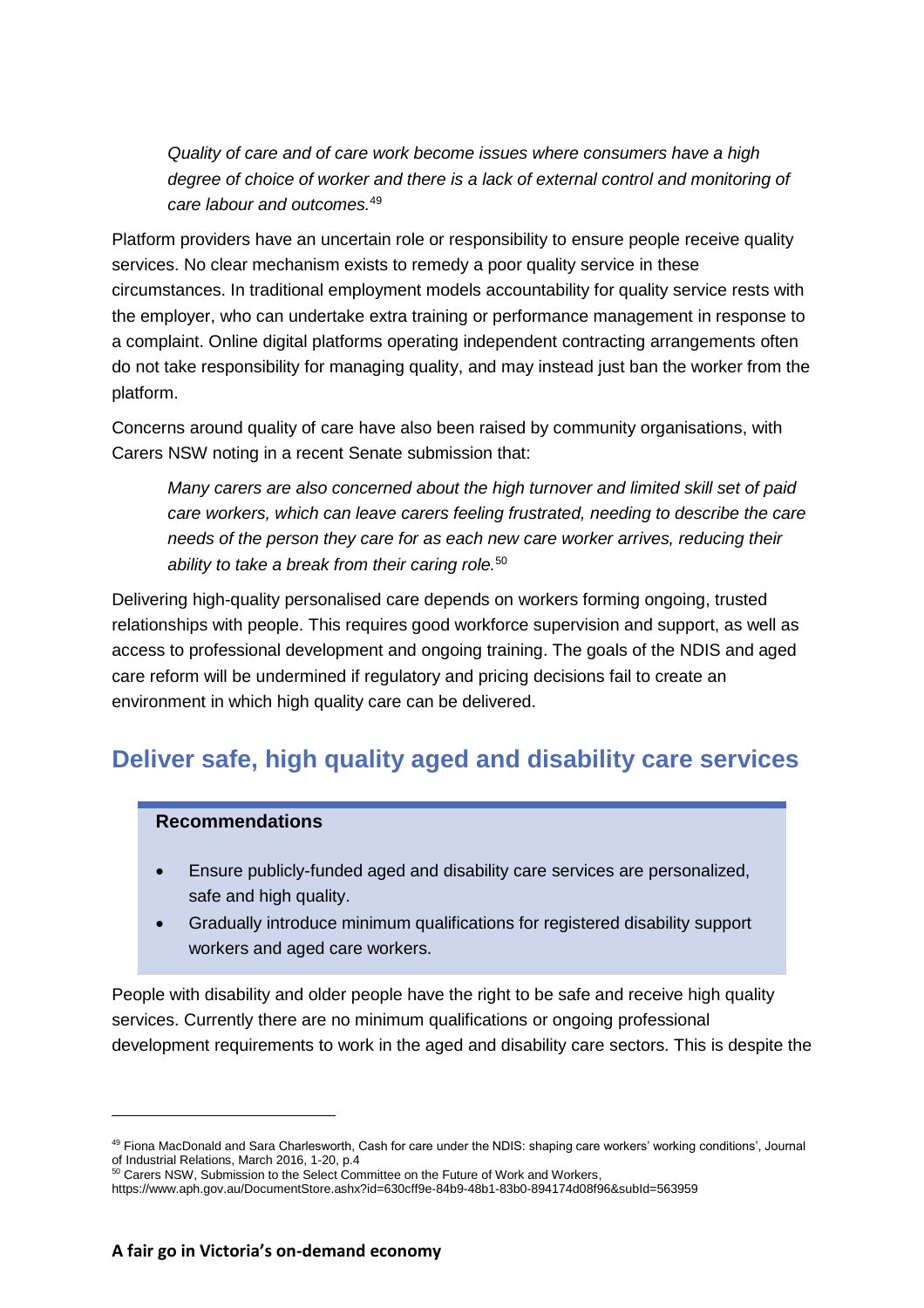Federal Government recognising aged and disability workers as skill level 4 occupations, generally requiring a Certificate II, III or equivalent. Risks are created for both workers and consumers if they are matched through an online provider platform without any safeguards. These include workers not having minimum qualifications, access to ongoing professional development and training, or the requisite skills, experience or qualifications to be able to provide high quality services.

Some of these concerns will be addressed through Victoria's new registration and accreditation scheme for Victoria's disability workforce, but implementation must be monitored. At present, the system is premised on negative licensing for registered workers, and a Code of Conduct which sets a minimum level of conduct expected of unregistered workers.<sup>51</sup>

A qualified workforce has significant benefits. Appropriate, professional training helps maintain high quality, personalised services. Gradually introducing minimum qualifications for registered disability support workers will help lift service quality across the sector, and provide greater protection for both people with disability and workers. A professionalised workforce also helps address supply challenges through providing occupational progression, including training entitlements and pay progression.

As unregistered workers will be regulated by the new Disability Worker Commission, service delivery occurs needs ongoing review to ensure that consumers receive high quality services, including considering mandatory training requirements. A real risk in the gig economy is that more unregistered workers enter the sector driven by the NDIS' low pricing model, compromising standards of care.

<sup>51</sup> Victorian Government, NDIS Victoria, Registration and accreditation scheme for Victoria's disability workforce https://www.vic.gov.au/ndis/registration-and-accreditation-scheme-for-victoria-s-disability-workforce.html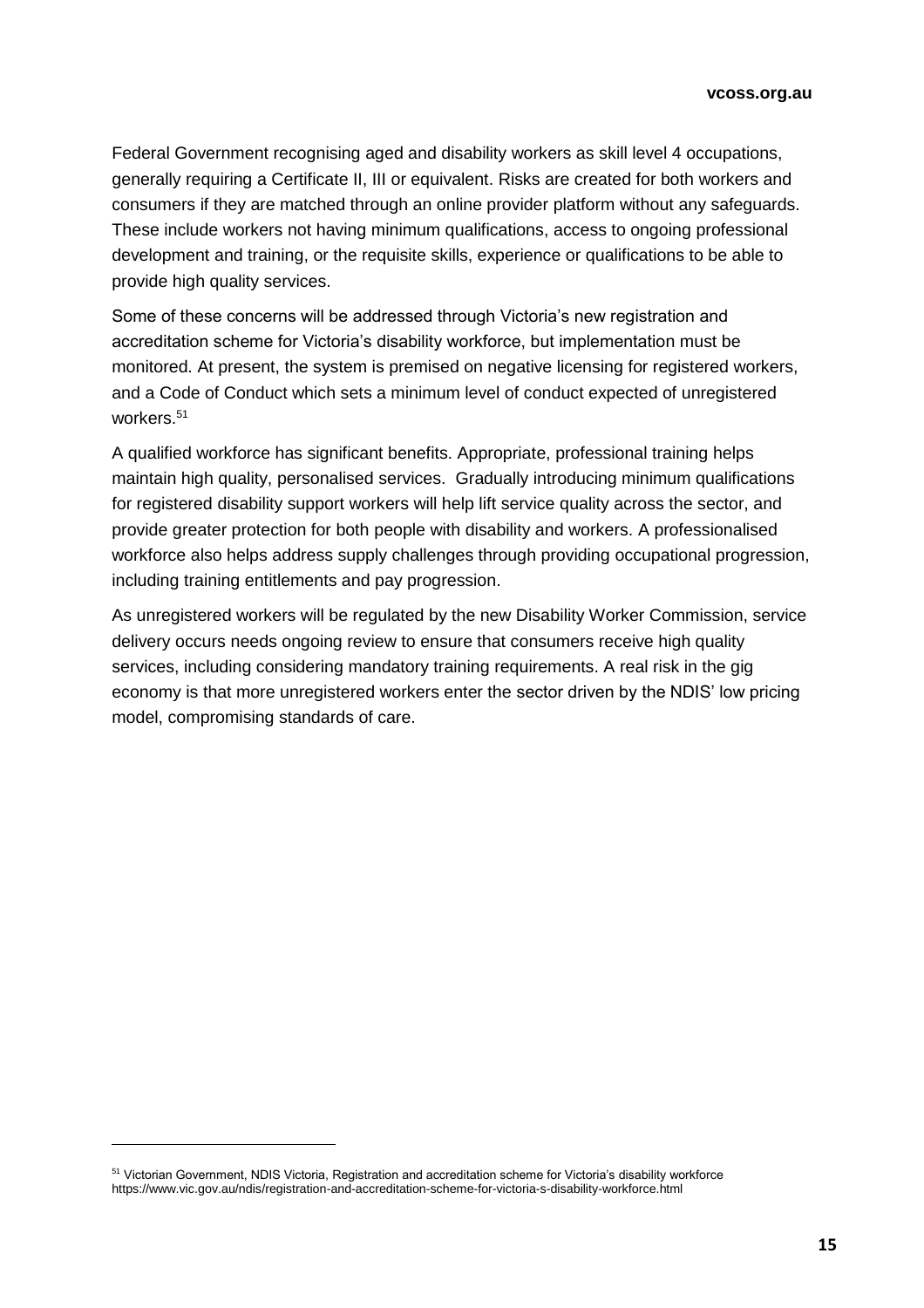## <span id="page-15-0"></span>**Regulating on-demand work in Victoria**

### <span id="page-15-1"></span>**Reform industrial relations laws**

#### **Recommendation**

Work with the Federal Government to ensure that Australia's industrial relations system provides a framework of minimum rights and protections for all workers.

Australia's industrial relations laws have not kept pace with changing technology and labour market conditions. Greater workforce casualisation and increasingly insecure work means many workers are not afforded basic rights, entitlements and employment protections that most Australians take for granted.

As Stewart and Stanford note:

*it is clear that a growing number of gig workers will face working conditions, insecurity, and compensation that most of Australian society would consider unacceptable … desperate workers will be pressured by economic circumstance to put up with those conditions.*<sup>52</sup>

VCOSS members have raised concerns regarding sham contracting arrangements. Currently, to receive clarity around whether they are eligible to basic entitlements and protections under the *Fair Work Act 2009* (Cth), workers must challenge their employment arrangements in the Fair Work Commission.<sup>53</sup> Placing the onus on vulnerable workers to initiate a claim in the Commission puts a disproportionate burden on employees, particularly when employers have greater resources to defend a claim. Greater legislative clarity around employment status and access to entitlements can reduce this burden.

In reviewing the adequacy of Australia's industrial relations laws, multiple options are available to strengthen existing provisions and protections. A recent Senate inquiry into the Future of Work recommended that:

- The definition of 'casual' work be reviewed;
- Improving workplace health and safety and superannuation rights for workers who are not classified as employees;

<sup>52</sup> Andrew Stewart and Jim Stanford, Regulating work in the gig economy: what are the options, Economic and Labour Relations Review, 28(3), 393

<sup>53</sup> *Mr Michail Kaseris v Rasier Pacific V.O.F [2017] FWC 6610*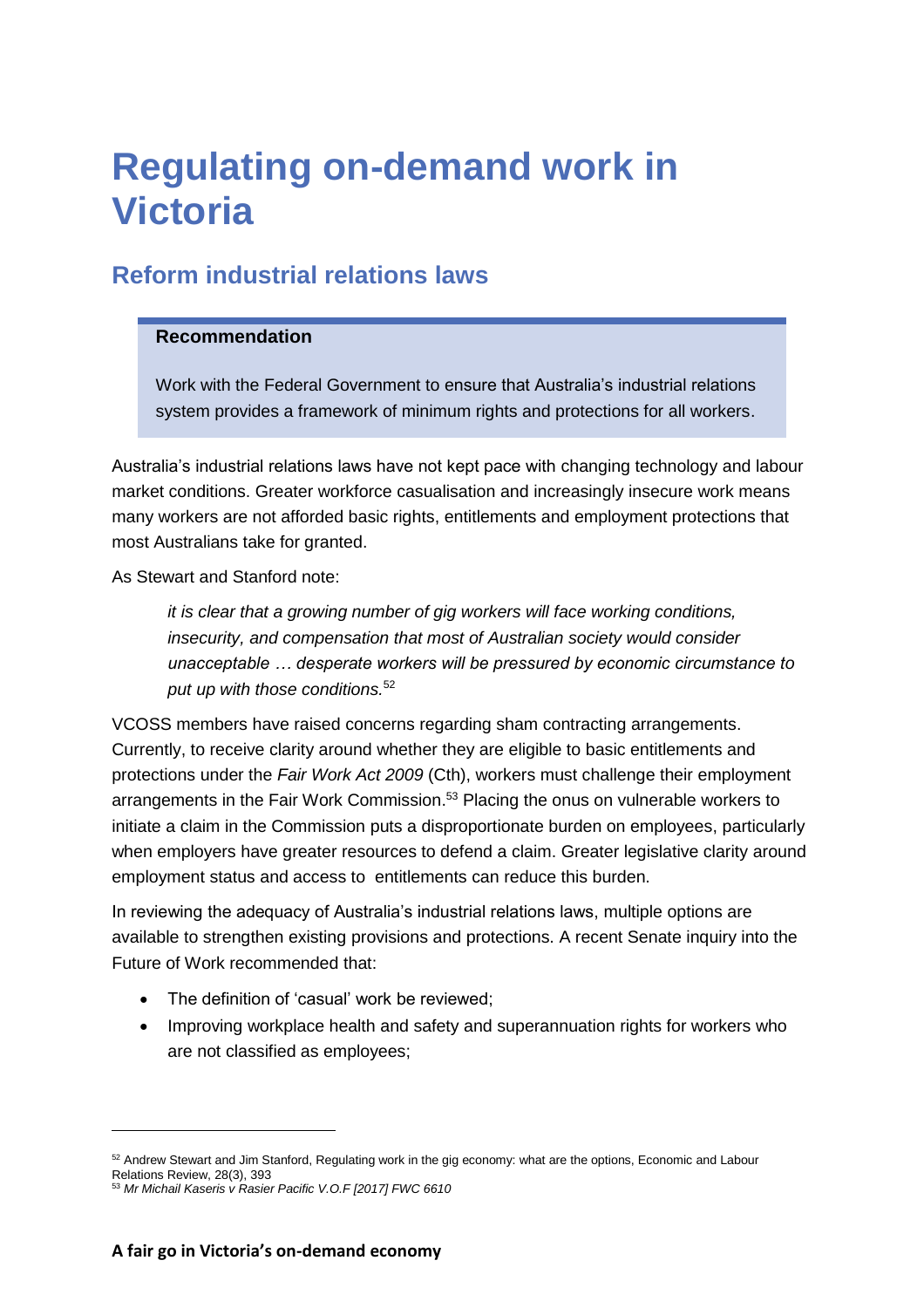- A crack down on sham contracting arrangements;
- Broadening the definition of employee to capture gig workers;
- Introducing a national labour hire licensing scheme.<sup>54</sup>

In addition, VCOSS members identify that securing sufficient employment flexibility remains a significant issue for many people. Single parents, people with caring responsibilities, people experiencing mental or physical health issues or people with disability often require flexible working arrangements. These include permanent part time hours, staggered starting and finishing times, job sharing, flexible leave, or the option of working from home.

Flexibility is often cited as one of the main reasons people work in the gig economy.<sup>55</sup> However, is driven by Australian employers' general unwillingness to accommodate flexible work arrangements. Creating more flexible roles has enormous benefits, including greater employee engagement and productivity, and lower staff turnover.<sup>56</sup> Further reform of Australia's industrial relations laws can better support Australian workers to access flexible arrangements. For example, providing a right of conversion from casual to permanent employment, <sup>57</sup> and allowing employees to challenge an employer's rejection of a request for flexible arrangements on reasonable business grounds. 58

Reforming industrial relations laws helps address rising inequality, and avoid creating an underclass of low paid workers without minimum rights and employment protections.

### <span id="page-16-0"></span>**Promote the health, safety and wellbeing of every worker**

#### **Recommendations**

- Ensure all gig workers can access Victoria's workers compensation scheme funded by the collection of premiums from online platform businesses.
- Ensure that all on-demand businesses comply with workplace health and safety laws, and that they are liable for any violations.

<sup>&</sup>lt;sup>54</sup> The Senate, Select Committee on the Future of Work and Workers, Hope is not a strategy – our shared responsibility for the future of work and workers, https://www.aph.gov.au/~/media/Committees/future\_of\_work\_and\_workers\_ctte/report.pdf?la=en, p.91-92

<sup>&</sup>lt;sup>55</sup> Andrea Broughton, Rosie Gloster, Rosa Marvell, Martha Green and Alex Martin, The experiences of individuals in the gig economy, Department for Business, Energy and Industrial Strategy (United Kingdom), Institute for Employment Studies (IES) HM Government, February 2018[, https://apo.org.au/sites/default/files/resource-files/2018/02/apo-nid220126-1332211.pdf](https://apo.org.au/sites/default/files/resource-files/2018/02/apo-nid220126-1332211.pdf)**,** p.20 <sup>56</sup> Ernest Young, Untapped opportunity – The role of women in unlocking Australia's productivity potential, July 2013, [https://www.ey.com/Publication/vwLUAssets/Untapped\\_opportunity\\_-](https://www.ey.com/Publication/vwLUAssets/Untapped_opportunity_-_The_role_of_women_in_unlocking_Australias_productivity_potential/$FILE/EY-Untapped-opportunity-The-role-of-women-in-unlocking-Australias-productivity-potential.pdf)

[\\_The\\_role\\_of\\_women\\_in\\_unlocking\\_Australias\\_productivity\\_potential/\\$FILE/EY-Untapped-opportunity-The-role-of-women-in](https://www.ey.com/Publication/vwLUAssets/Untapped_opportunity_-_The_role_of_women_in_unlocking_Australias_productivity_potential/$FILE/EY-Untapped-opportunity-The-role-of-women-in-unlocking-Australias-productivity-potential.pdf)[unlocking-Australias-productivity-potential.pdf](https://www.ey.com/Publication/vwLUAssets/Untapped_opportunity_-_The_role_of_women_in_unlocking_Australias_productivity_potential/$FILE/EY-Untapped-opportunity-The-role-of-women-in-unlocking-Australias-productivity-potential.pdf)

<sup>&</sup>lt;sup>57</sup> ABC news, Casual workers win right to request permanent employment after 12 months under Fair Work ruling, 5 Jul 2017, https://www.abc.net.au/news/2017-07-05/fair-work-decision-decision-on-full-time-employment-casuals/8680892

 $58$  Maddocks, Not enough to say no: What the changes in modern awards will mean for discussing and refusing flexible work requests, 10 October 2018, https://www.maddocks.com.au/changes-modern-awards-mean-for-refusing-flexible-work-requests/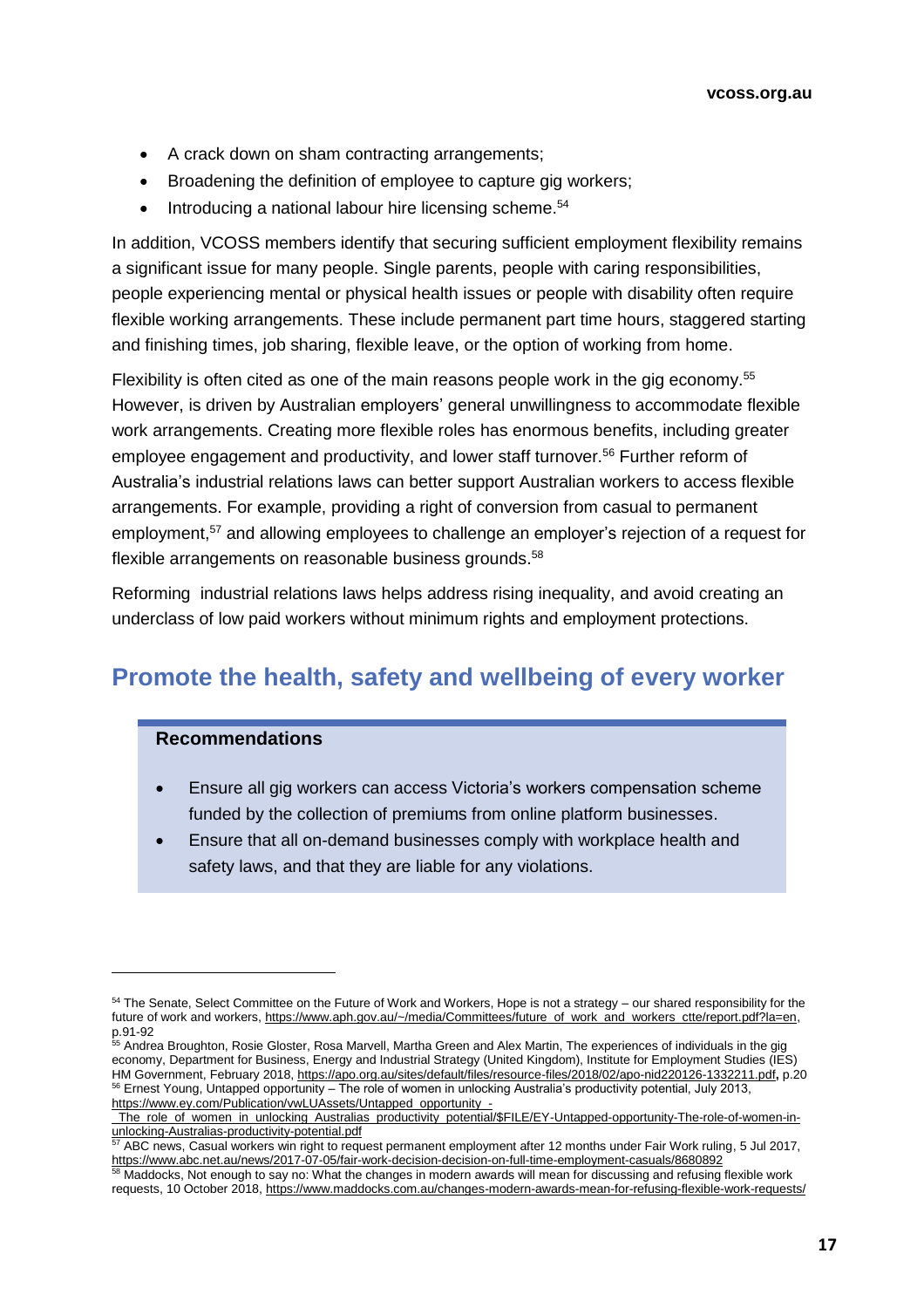Many tasks in the health and community sector involve manual handling, placing untrained workers at risk of injury.<sup>59</sup> This is reflected in national figures, showing the health and social assistance industry has the highest number of serious injury claims, greater than in manufacturing or construction. 60

In the food delivery and transportation sectors, workers are also at risk of being injured, through an accident or assault. Depending on the circumstances (e.g. if a motor vehicle is involved), workers may be covered by Victoria's transport compensation scheme,  $61$  but this does not apply in all circumstances (e.g. if you fall off your bike).

In most cases in Victoria, employers must register for WorkCover insurance if they employ any workers in the state.<sup>62</sup> However, sole traders, individuals in a partnership, or individual trustees of a trust that don't employ anyone, do not need to register.

Under the current regulatory scheme, online digital platforms operating independent contracting models are not required to provide workers compensation insurance (some offer personal supplementary income protection insurance, at worker's expense). If injured at work, a worker's medical bills are not covered, and they do not receive any form of income assistance if they are unable to work. Not only does this have implications for the individual as they try to recover from an injury and pay their bills, but also for government expenditure as injured workers rely on health system for treatment or access income support payments if they are unable to work.

The Victorian Government should ensure that all workers can access Victoria's workers compensation scheme<sup>63</sup> funded by the collection of premiums from online platform businesses. This will not only help ensure all workers are protected if they are injured at work, but also help increase revenue and more fairly distribute the costs.

Victoria has retained autonomy of workplace health and safety laws. The Victorian Government should ensure that all on-demand businesses comply with workplace health and safety laws, and be liable for any violations.

 $59$  Ibid.

<sup>&</sup>lt;sup>60</sup> Safe Work Australia, Disease and injury statistics by industry, Serious claims for disease and injury: Industry, Number of serious claims by industry 2000-01 to 2014-15[, https://www.safeworkaustralia.gov.au/statistics-and](https://www.safeworkaustralia.gov.au/statistics-and-research/statistics/disease-and-injuries/disease-and-injury-statistics-industry)[research/statistics/disease-and-injuries/disease-and-injury-statistics-industry](https://www.safeworkaustralia.gov.au/statistics-and-research/statistics/disease-and-injuries/disease-and-injury-statistics-industry)

<sup>61</sup> Transport Accident Commission, Who can make a TAC claim?[, http://www.tac.vic.gov.au/what-to-do-after-an-accident/who](http://www.tac.vic.gov.au/what-to-do-after-an-accident/who-can-claim-with-the-tac)[can-claim-with-the-tac](http://www.tac.vic.gov.au/what-to-do-after-an-accident/who-can-claim-with-the-tac)

<sup>62</sup> WorkSafe Victoria, Do I need to register for WorkCover insurance, https://www.worksafe.vic.gov.au/do-i-need-registerworkcover-insurance

<sup>63</sup> Accident Compensation Act 1985, the Accident Compensation (WorkCover Insurance) Act 1993 and the Workplace Injury Rehabilitation and Compensation Act 2013.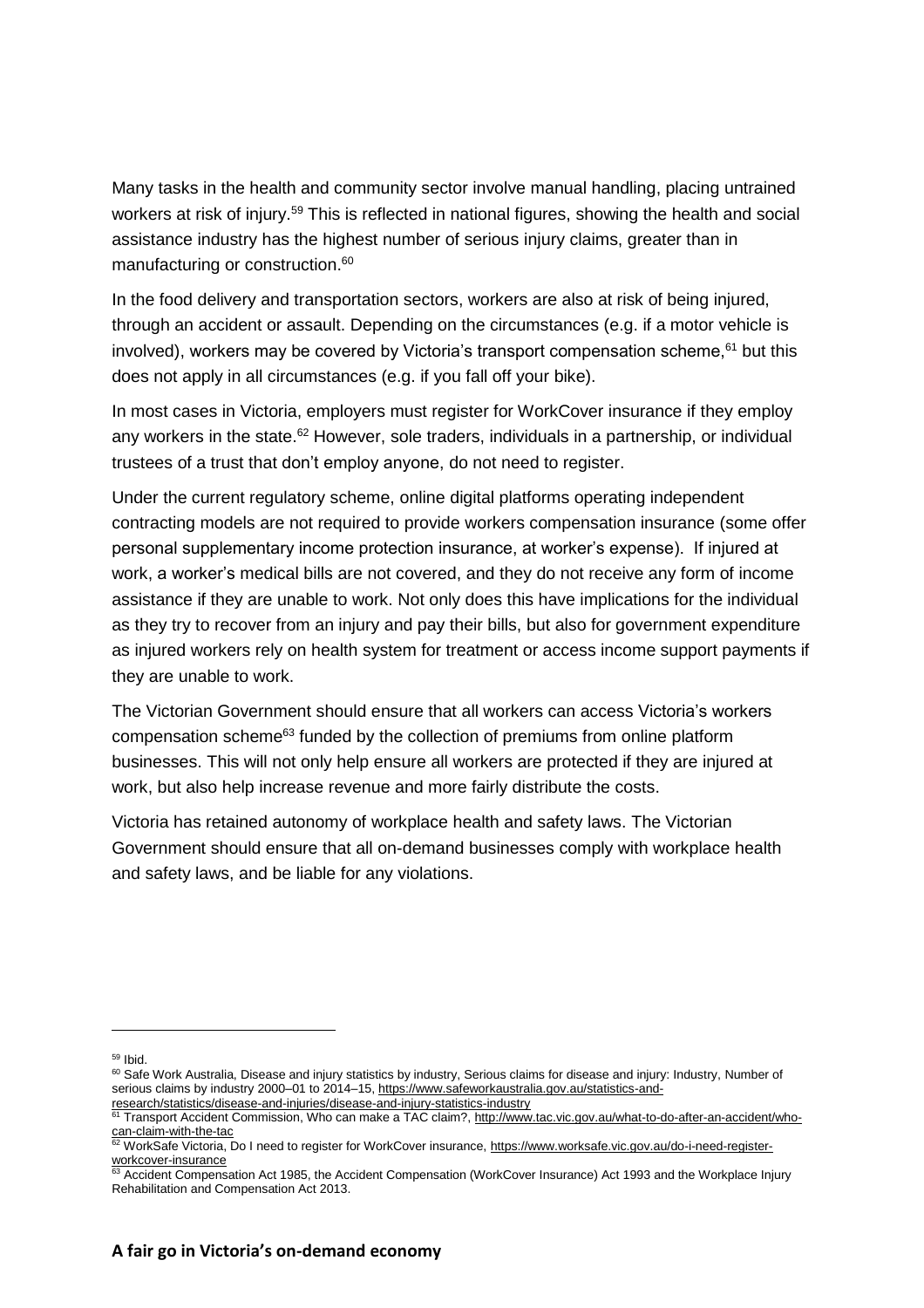### <span id="page-18-0"></span>**Better regulation of online platforms**

#### **Recommendations**

- Require all online platform businesses to list relevant union, commission, ombudsman and complaints authorities to report specific issues (e.g. abuse, sexual harassment) or query work conditions (e.g. underpayment of wages).
- Resource community service organisations to assist and represent vulnerable workers in the gig economy navigate complaints systems.

One concern highlighted by VCOSS members is the gig economy creating increased worker isolation. There is no clarity about where workers can raise issues, with no-one onsite to report back to or a co-worker or supervisor to speak with. Many workers do not know who the relevant union, commission, ombudsman or complaints authority is in the event of a dispute. This is particularly relevant where workers are employed directly by consumers, or through independent contracting arrangements.

The Victorian Government should require all online platform businesses to list relevant union, commission, ombudsman and complaints authority to report specific issues (e.g. abuse, sexual harassment) or query work conditions (e.g. underpayment of wages).

VCOSS members have also reported that many workers, in particular vulnerable workers have difficulty navigating complex matrix of commission, ombudsman or complaints authority to enforce their rights. Funding for community service organisations, such as communitybased employment law services and legal centres should be considered to help ensure individuals receive the legal support they need from a trusted community organisation.